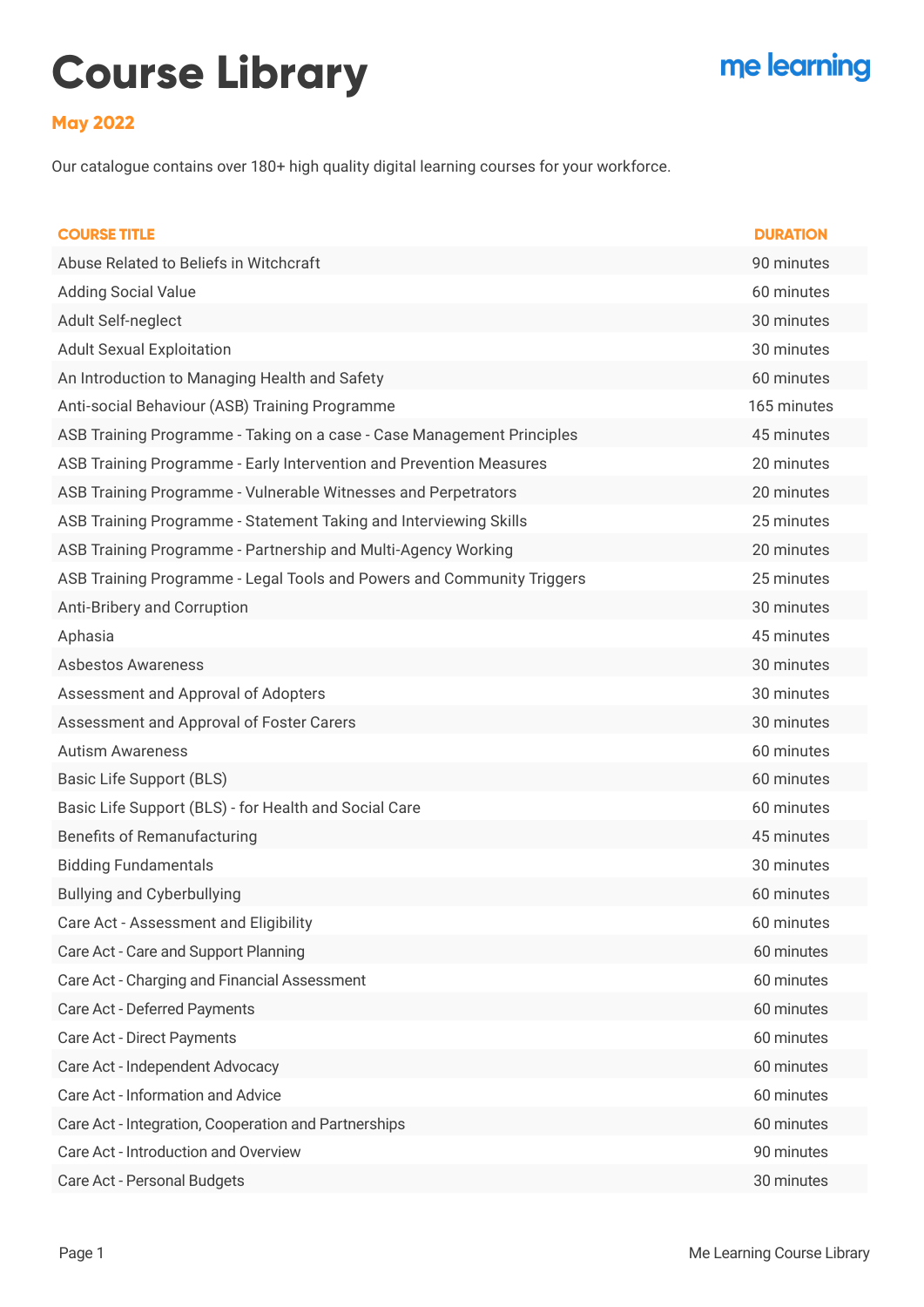| Care Act - Review of Care and Support Plans                                     | 30 minutes  |
|---------------------------------------------------------------------------------|-------------|
| Care Act - Transition to Adulthood                                              | 60 minutes  |
| Care Act 2014 - Full Training Suite                                             | 720 minutes |
| Care Certificate - Full Training Suite                                          | 600 minutes |
| <b>Care Certificate Assessor Training</b>                                       | 90 minutes  |
| Child Sexual Exploitation - Level 1                                             | 180 minutes |
| Child Sexual Exploitation - Level 2                                             | 90 minutes  |
| <b>Children Workforce Induction</b>                                             | 765 minutes |
| Common Assessment Framework (CAF or Early Help)                                 | 60 minutes  |
| <b>Conflict Management</b>                                                      | 30 minutes  |
| Control of Substances Hazardous to Health (COSHH)                               | 30 minutes  |
| <b>Counter Terrorism</b>                                                        | 30 minutes  |
| <b>Criminal Exploitation and County Lines</b>                                   | 30 minutes  |
| <b>Cultural Awareness in Safeguarding</b>                                       | 360 minutes |
| <b>Customer Service</b>                                                         | 30 minutes  |
| <b>Data Protection</b>                                                          | 30 minutes  |
| Dementia Awareness                                                              | 45 minutes  |
| Dementia, Learning Disability & Mental Health Course for Health and Social Care | 90 minutes  |
| Deprivation of Liberty Safeguards (DoLS)                                        | 80 minutes  |
| Developing the Specification                                                    | 60 minutes  |
| <b>Diabetes Awareness</b>                                                       | 90 minutes  |
| <b>Disability Awareness</b>                                                     | 30 minutes  |
| Domestic Abuse and Intimate Partner Violence                                    | 30 minutes  |
| DriveAware - Prevention and Protection                                          | 30 minutes  |
| Duty of Care - for Health and Social Care                                       | 30 minutes  |
| <b>Eating Disorders</b>                                                         | 60 minutes  |
| <b>Effective Communication - for Health and Social Care</b>                     | 30 minutes  |
| <b>Effective Communication with Children and Families</b>                       | 60 minutes  |
| <b>Effectively Engaging the Market</b>                                          | 30 minutes  |
| <b>Effectively Specifying for Remanufacturing</b>                               | 45 minutes  |
| <b>Emotional Abuse</b>                                                          | 30 minutes  |
| <b>Environmental Awareness</b>                                                  | 30 minutes  |
| <b>Epilepsy Awareness</b>                                                       | 30 minutes  |
| <b>Equality and Diversity</b>                                                   | 60 minutes  |
| Equality and Diversity - for Health and Social Care                             | 30 minutes  |
| Falls and Fractures Prevention in the Elderly                                   | 45 minutes  |
| <b>Female Genital Mutilation</b>                                                | 120 minutes |
| <b>Fighting Fraud in Local Government</b>                                       | 30 minutes  |
| <b>Fire Safety Awareness</b>                                                    | 45 minutes  |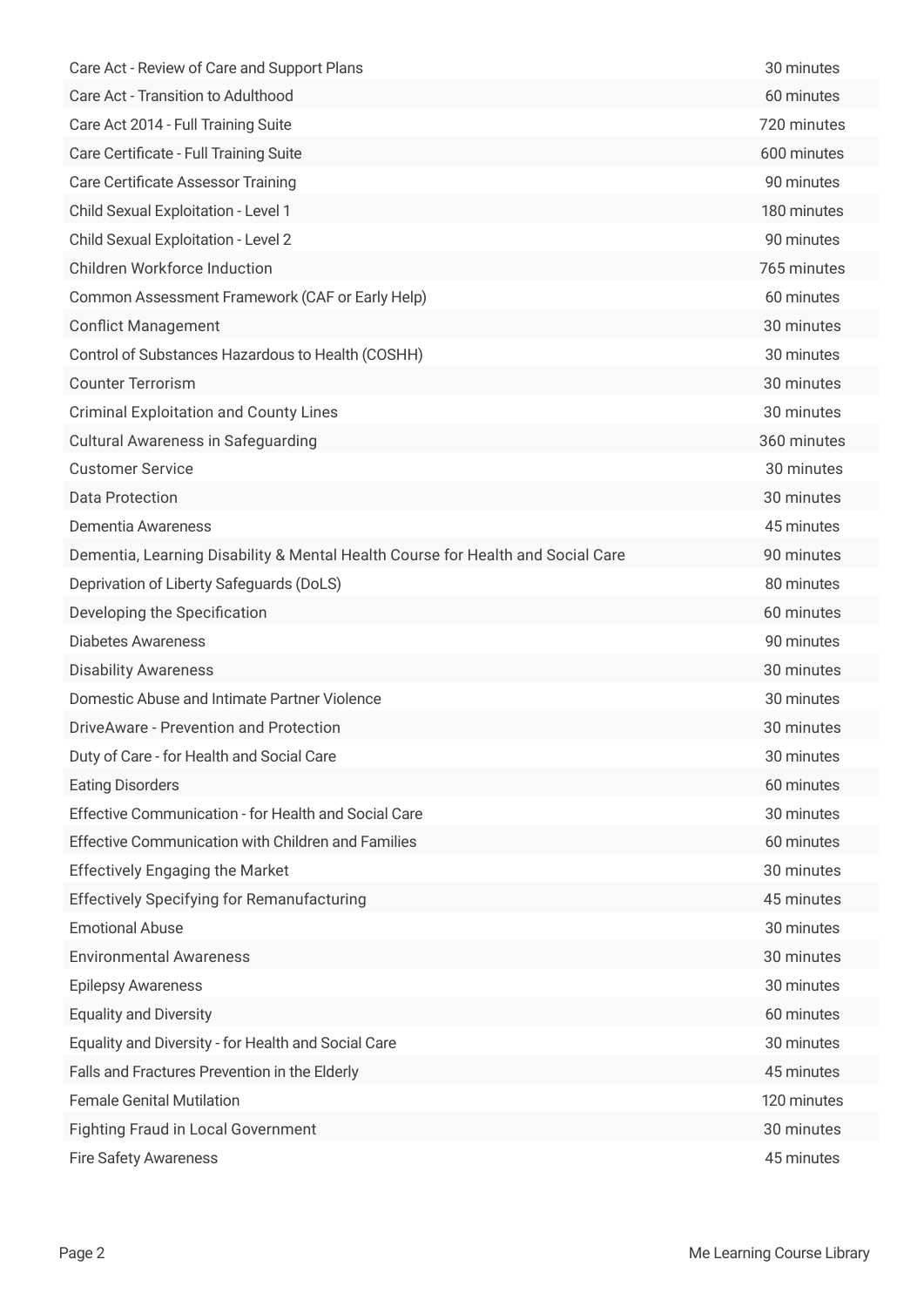| Fire Warden for Care                                                                   | 60 minutes  |
|----------------------------------------------------------------------------------------|-------------|
| <b>First Aid</b>                                                                       | 120 minutes |
| Fluids and Nutrition - for Health and Social Care                                      | 60 minutes  |
| <b>Food Allergy Awareness</b>                                                          | 45 minutes  |
| Food Safety and Hygiene Essentials                                                     | 15 minutes  |
| Food Safety and Hygiene Level 2                                                        | 150 minutes |
| Framework for the Assessment of Children and their Families                            | 30 minutes  |
| <b>Fraud Awareness</b>                                                                 | 30 minutes  |
| Freedom of Information Act 2000                                                        | 30 minutes  |
| <b>Gangs and Youth Violence</b>                                                        | 60 minutes  |
| General Data Protection Regulation (GDPR) - Refresher Course                           | 45 minutes  |
| General Data Protection Regulation (GDPR) - Core Training (for Staff)                  | 60 minutes  |
| General Data Protection Regulation (GDPR) - Foundation Training                        | 210 minutes |
| General Data Protection Regulation (GDPR) - Practitioner Training                      | 300 minutes |
| General Data Protection Regulation (GDPR) - Board Training                             | 90 minutes  |
| General Data Protection Regulation (GDPR) - for the Marketer                           | 180 minutes |
| General Data Protection Regulation (GDPR) - for the HR Professional                    | 210 minutes |
| <b>Gypsy and Traveller Cultural Awareness</b>                                          | 75 minutes  |
| Handling Information - for Health and Social Care                                      | 30 minutes  |
| <b>Hate Crime</b>                                                                      | 30 minutes  |
| Health and Safety in the Workplace                                                     | 180 minutes |
| Health and Safety Induction - for Health and Social Care                               | 90 minutes  |
| Hidden Harm - Parental Substance Misuse, Parental Mental III-Health and Domestic Abuse | 120 minutes |
| Hoarding and Scamming                                                                  | 30 minutes  |
| Honour Based Violence and Forced Marriage                                              | 150 minutes |
| How to Effectively Procure and Manage Contracts                                        | 60 minutes  |
| How to Effectively Specify for Remanufacturing                                         | 45 minutes  |
| Human Rights Act 1998                                                                  | 30 minutes  |
| Human Trafficking and Modern Day Slavery                                               | 75 minutes  |
| <b>Infection Control and Prevention</b>                                                | 45 minutes  |
| Infection Control and Prevention for Health and Social Care                            | 30 minutes  |
| Information and Cyber Security                                                         | 30 minutes  |
| <b>Information Governance</b>                                                          | 90 minutes  |
| Information Governance for Health                                                      | 90 minutes  |
| Information Sharing and Consent                                                        | 80 minutes  |
| Keeping Good Records                                                                   | 45 minutes  |
| Lead Professional                                                                      | 45 minutes  |
| Legionella and Legionnaire's Disease Awareness                                         | 30 minutes  |
| LGBTQ+ Awareness                                                                       | 30 minutes  |
| Loss and Bereavement                                                                   | 45 minutes  |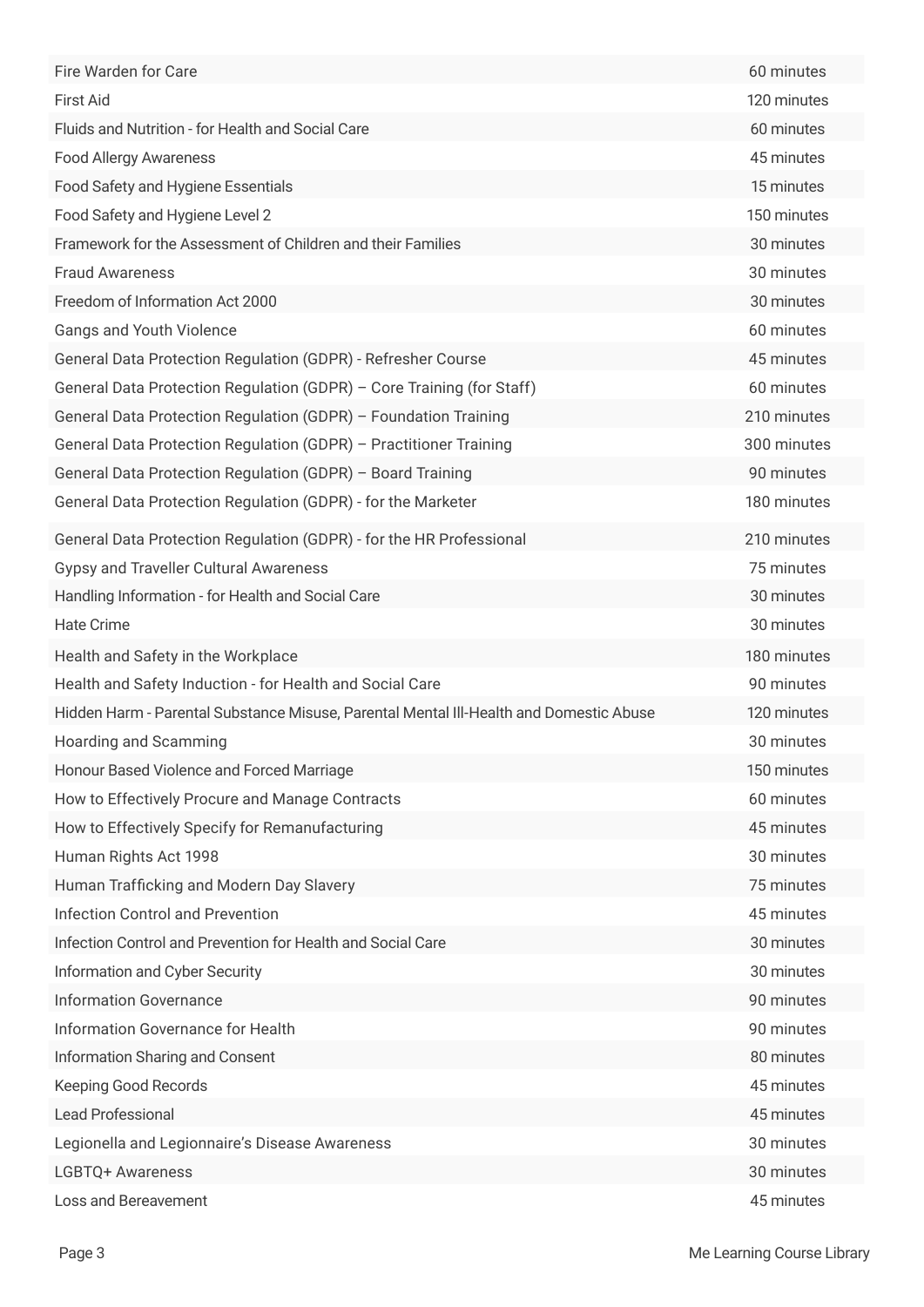| Loneliness and Isolation                                      | 15 minutes  |
|---------------------------------------------------------------|-------------|
| <b>Managing Teams</b>                                         | 30 minutes  |
| <b>Managing Virtual Teams</b>                                 | 30 minutes  |
| Managing the Probationary Period                              | 30 minutes  |
| <b>Manual Handling</b>                                        | 90 minutes  |
| Medication Awareness and Safe Handling of Medicines           | 60 minutes  |
| <b>Menopause Awareness</b>                                    | 30 minutes  |
| Mental Capacity Act 2005                                      | 120 minutes |
| <b>Mental Health Awareness</b>                                | 45 minutes  |
| Missing Children                                              | 45 minutes  |
| Multi-Agency Working                                          | 30 minutes  |
| Moving and Positioning of Individuals                         | 45 minutes  |
| Neglect                                                       | 30 minutes  |
| New and Expectant Mothers                                     | 45 minutes  |
| <b>NHS Continuing Healthcare</b>                              | 60 minutes  |
| Online Safety - Risks to Children                             | 30 minutes  |
| <b>Online Safety for Parents and Carers</b>                   | 30 minutes  |
| Palliative Care and End of Life Care                          | 60 minutes  |
| Parkinson's Disease Awareness                                 | 60 minutes  |
| People Skills                                                 | 30 minutes  |
| Personal Safety - Lone worker                                 | 30 minutes  |
| <b>Physical Abuse</b>                                         | 30 minutes  |
| Preparing a Bid Strategy                                      | 45 minutes  |
| Preparing for a Procurement                                   | 60 minutes  |
| <b>Preparing Tender Documentation</b>                         | 45 minutes  |
| Privacy and Dignity - for Health and Social Care              | 30 minutes  |
| <b>Private Fostering</b>                                      | 30 minutes  |
| <b>Procurement Fundamentals</b>                               | 60 minutes  |
| <b>Professional Boundaries</b>                                | 30 minutes  |
| Reablement                                                    | 45 minutes  |
| <b>Recruitment and Selection</b>                              | 45 minutes  |
| Resilience                                                    | 60 minutes  |
| Risk Assessment in the Workplace                              | 60 minutes  |
| <b>Running Effective Sourcing Events</b>                      | 45 minutes  |
| <b>Safeguarding Awareness</b>                                 | 60 minutes  |
| Safeguarding Awareness - for Higher Education                 | 60 minutes  |
| Safeguarding Adults in Health and Social Care Training Course | 90 minutes  |
| Safeguarding Adults (Level 1)                                 | 120 minutes |
| Safeguarding Adults (Level 2)                                 | 120 minutes |
| Safeguarding Adults (Levels 1 and 2)                          | 240 minutes |
| Safeguarding Against Radicalisation - The Prevent Duty        | 60 minutes  |